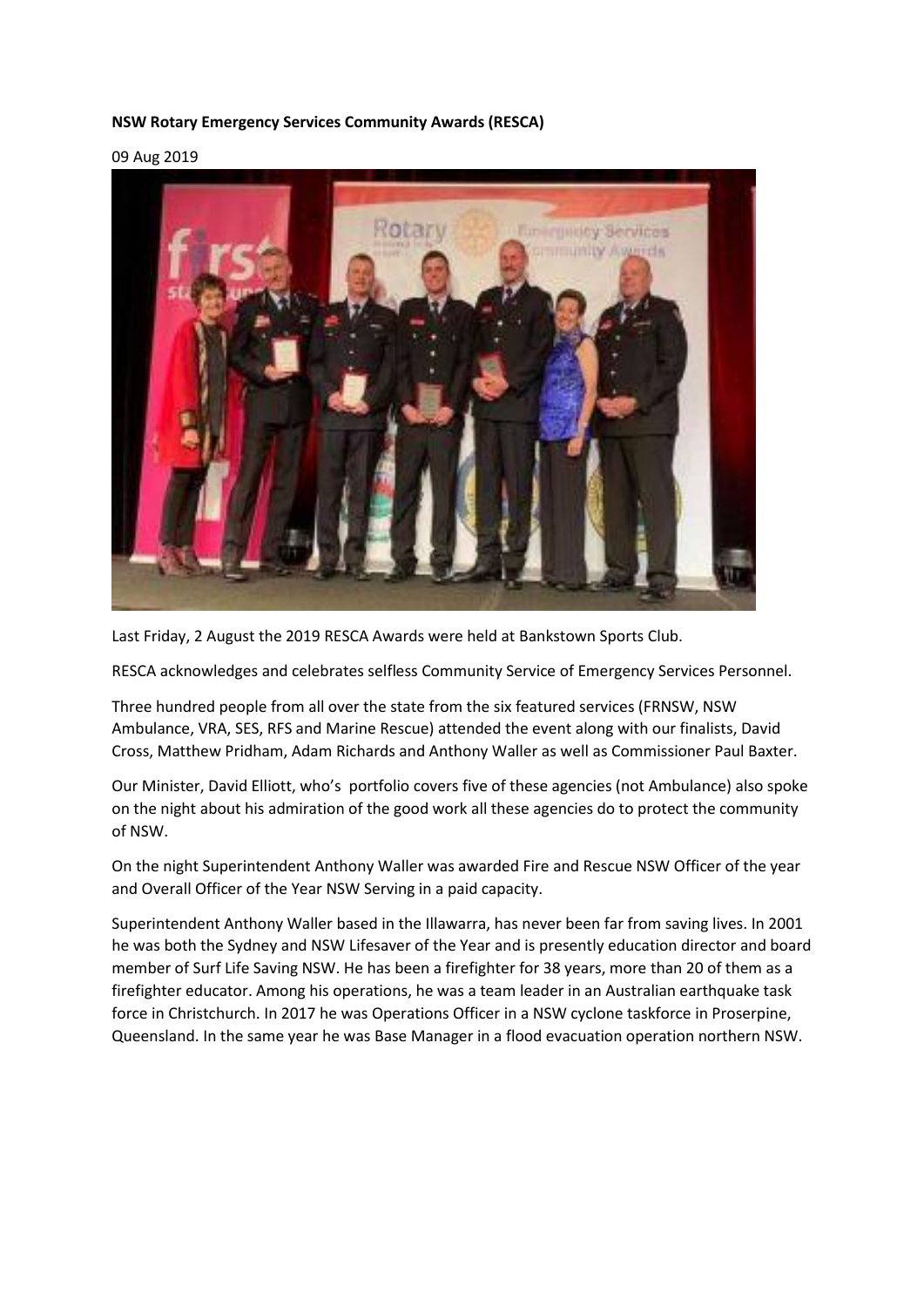

Senior Firefighter Tara Lal, Australian Rotary Health PHD Scholar also presented to the audience about her scholarship, which is looking at the impact of exposure to suicide on firefighters. [Click here](https://www.rotaryescawards.org.au/) to learn more.